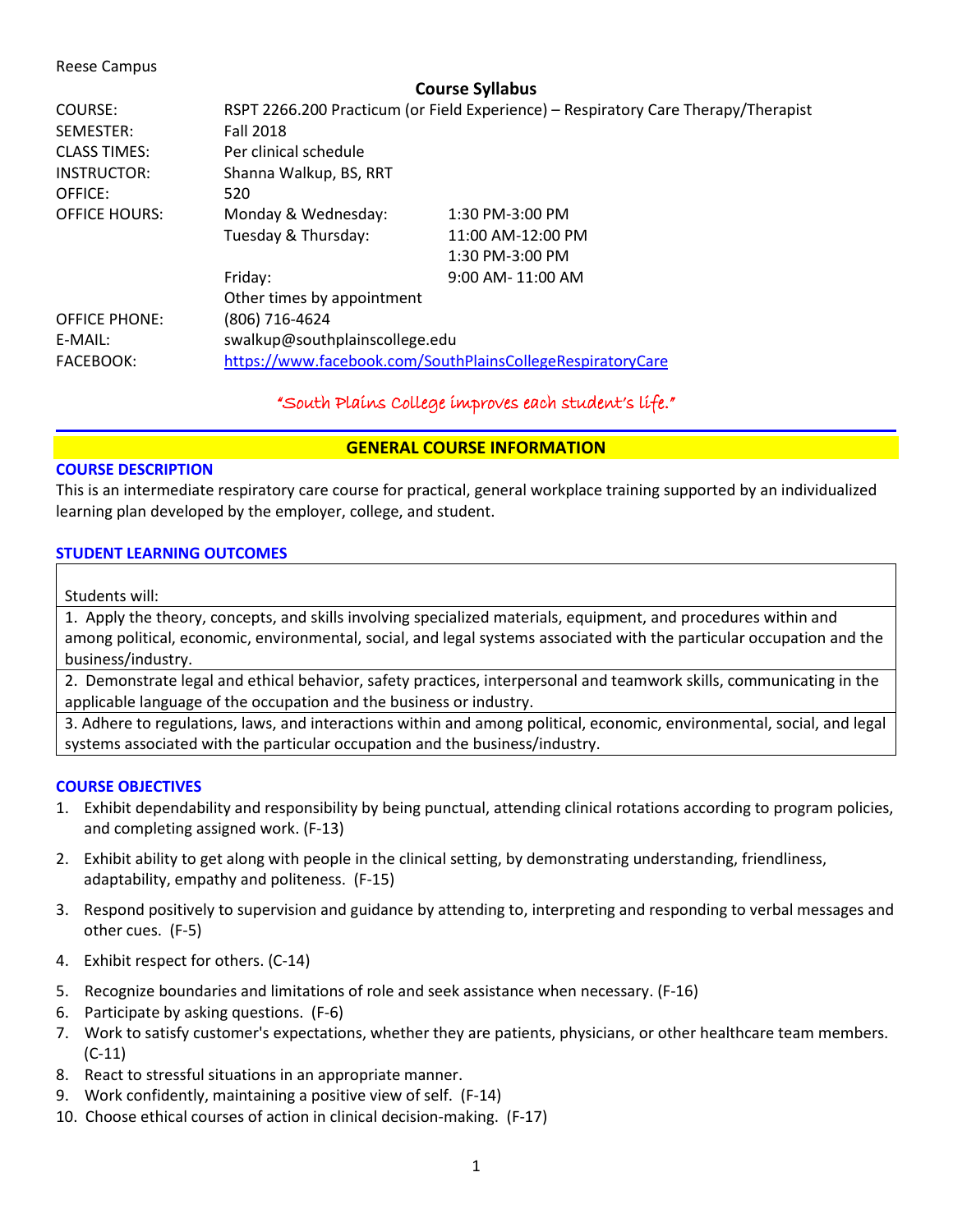- 11. Monitor his/her progress towards clinical proficiency by assessing self accurately, setting personal goals, and exhibiting self-control. (F-16)
- 12. Participate as a member of the healthcare team. (C-9)
- 13. Exhibit an ability to work well with men and women from diverse backgrounds. (C-14)
- 14. Exhibit courtesy and willingness to share workload. (F-15)
- 15. Exhibit the ability to interpret information and communicate patient status. (F-1, F-2, F-6, C-7, C-8, C-9, C-15)
- 16. Organize time well to complete all tasks assigned by prioritizing activities, allocating time and preparing and following a treatment schedule. (C-1)
- 17. Locate, understand, interpret and evaluate written information found in the patient's medical record, equipment manuals, policy/procedure manuals, and departmental schedules. (F-1)
- 18. Organize information found in symbol, picture and graph format. (F-10, C-5, C-6)
- 19. Organize and maintain information, communicating information in written form via entries into the patient's medical record. (F-1, F-2, F-6, C-6, C-7, C-8, C-9, C-15)
- 20. Perform basic computations, including calculating drug dosages, static and dynamic compliance, lung volumes, and other pulmonary measurements. (F-3)
- 21. Acquire and evaluate information through patient history and physical assessment. (F-1, F-5, F-6, F-9, F-12, C-5, C-7)
- 22. Evaluate the appropriateness of patient therapy by specifying therapeutic goals, generating alternatives, considering risks, and choosing the best treatment alternatives. (F-8)
- 23. Recognize problems with patient care and devise and implement a plan of action. (F-9)
- 24. Use reasoning to discover a principle underlying the relationship between diverse data and apply it to problemsolving. (F-12)
- 25. Use computers to process patient information and maintain clinical records. (C-8)
- 26. Understand how the hospital organizational system works and function effectively within it. (C-15)
- 27. Monitor performance in his/her assigned hospital area, assessing trends, and predicting and solving problems. (C-16)
- 28. Suggest modifications to the respiratory care departmental system to improve therapist performance. (C-17)
- 29. Choose procedures and equipment, as needed, to perform patient care. (C-18)
- 30. Understand the overall purpose and proper procedures for set-up and operation of various respiratory equipment. (C-19)
- 31. Prevent, identify or solve problems with respiratory equipment. (C-20)
- 32. Allocate and use materials efficiently. (C-3)
- 33. Work towards agreements with other healthcare team members involving the use of resources, and resolve divergent interests. (C-13)
- 34. Perform patient assessments recording normal and abnormal findings. (F-2, F-5, F-6, F-9, F-10, F-12, F-15, C-5, C-6, C-7, C-14)
- 35. Establish good patient rapport and develop the ability to communicate procedures effectively to gain cooperation. (F-5, F-6, F-15, C-14)
- 36. Exercise leadership by communicating ideas to justify his/her position and persuading and convincing others. (C-12)
- 37. Demonstrate a consistent habit of reviewing the patient's chart for information gathering prior to participating in or performing procedures. (F-1, F-13, C-1, C-5, C-6, C-8)
- 38. Perform 12-lead Electrocardiograms with minimal supervision, and recognize dysrhythmias. (F-9, F-10, C-5, C-7, C-18, C-19, C-20)
- 40. Perform correctly the following procedures as ordered by a physician (F-2, F-3, F-8, F-9, F-12, F-15, F-16, C-1, C-3, C-5, C-7, C-9, C-11, C-14, C-18, C-19, C-20):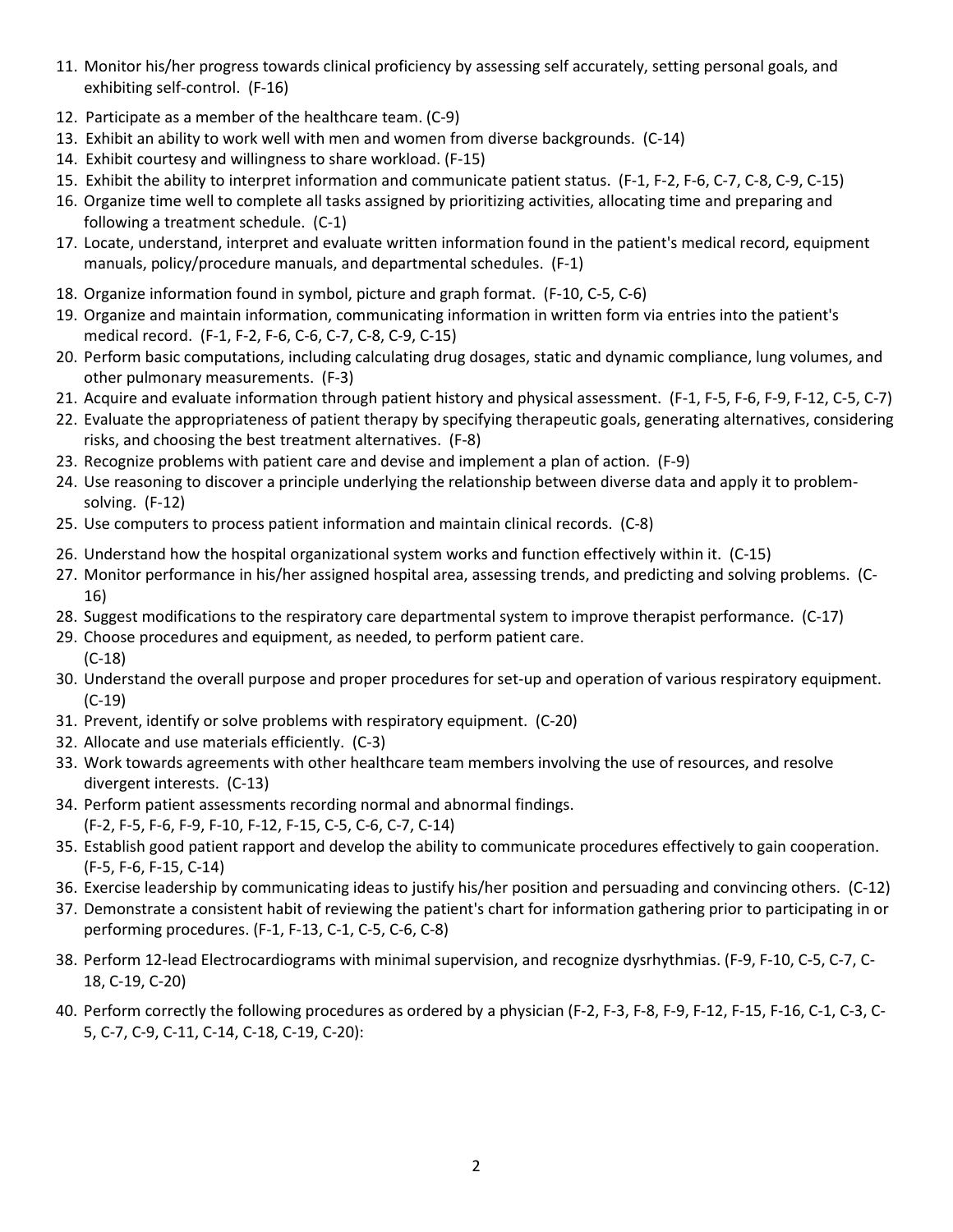## **Required competencies for RSPT 2266**

- a. Securing artificial airway
- b. Weaning ventilator
- c. Weaning parameters
- d. Extubation- Adult
- e. Ventilator set up- adult
- f. Ventilator graphic analysis
- g. Endotracheal suctioning (sterile)
- h. Arterial line sampling
- i. Manual ventilation via transport
- j. Pediatric chest assessment
- k. Pediatric SVN
- l. Pediatric vital signs
- m. Pediatric pulse oximetry

#### **Other competencies if achieved with opportunity.**

- a. Non invasive ventilator set up
- b. Non invasive ventilator check
- c. Set up and ventilate via mask
- d. Ventilator circuit change
- e. Pediatric CPT
- f. Pediatric nasal cannula

#### **ACADEMIC INTEGRITY**

It is the aim of the faculty of South Plains College to foster a spirit of complete honesty and a high standard of integrity. The attempt of any student to present as his or her own any work which he or she has not honestly performed is regarded by the faculty and administration as a most serious offense and renders the offender liable to serious consequences, possibly suspension.

**Cheating** - Dishonesty of any kind on examinations or on written assignments, illegal possession of examinations, the use of unauthorized notes during an examination, obtaining information during an examination from the textbook or from the examination paper of another student, assisting others to cheat, alteration of grade records, illegal entry or unauthorized presence in the office are examples of cheating. Complete honesty is required of the student in the presentation of any and all phases of coursework. This applies to quizzes of whatever length, as well as final examinations, to daily reports and to term papers.

**Plagiarism** - Offering the work of another as one's own, without proper acknowledgment, is plagiarism; therefore, any student who fails to give credit for quotations or essentially identical expression of material taken from books, encyclopedias, magazines and other reference works, or from themes, reports or other writings of a fellow student, is guilty of plagiarism.

#### **SCANS and FOUNDATION SKILLS**

This course completes the following Foundation Skills: F-1, F-2, F-3, F-5, F-6, F-8, F-9, F-10, F-12, F-13, F-14, F-15, F-16, and F-17. This course completes the following SCANS competencies: C-1, C-3, C-5, C-6, C-7, C-8, C-9, C-11, C-12, C-13, C-14, C-15, C-16, C-17, C-18, C-19, and C-20. Refer also to Course Objectives. SCANS and Foundation Skills attached.

## **VERIFICATION OF WORKPLACE COMPETENCIES** –**Health Occupations Division.**

External Learning Experience. This course allows students the opportunity to utilize skills learned in lecture and laboratory instruction at appropriate work sites. This class utilizes the NBRC Entry-Level Therapist Exam determined by the benchmark set by the NBRC examination as its final.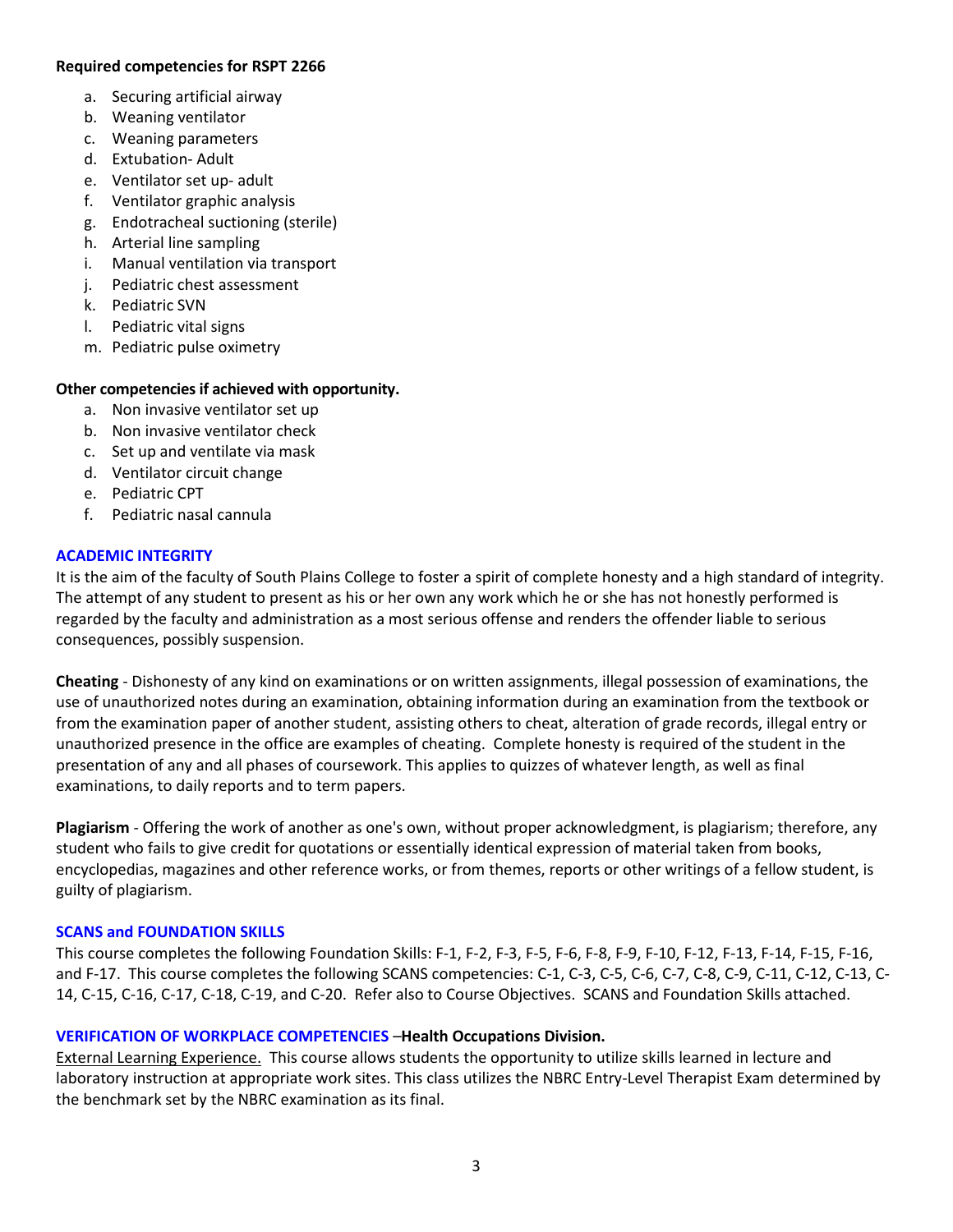Blackboard is an e-Education platform designed to enable educational innovations everywhere by connecting people and technology. This educational tool will be used in this course throughout the semester.

# **SPECIFIC COURSE INFORMATION**

#### **TEXT AND MATERIALS**

Students are required to obtain the following:

1. Data Arc Student License

Recommended textbooks:

- 1. Persing, Gary. Respiratory Care Review, 4th Edition. (2015).
- 2. Oakes, Dana. Pocket Guide to Respiratory Care, (2013). Orono, Maine: Health Educator Publications, Inc.
- 3. Oakes, Dana. Pocket Guide to Ventilator Management, 4th edition. (2016) Orono, Maine: Health Educator Publications

#### **SUPPLIES**

- 1. Appropriate clinical attire
- 2. Name badge with photo
- 3. Stethoscope
- 4. Glasses/goggles

## **EVALUATION METHODS**

- 1. Clinical performance
- 2. Affective behavior evaluations
- 3. Clinical Assignments
- 4. Oral Case study
- 5. Final examination

## **DATA ARC**

DataArc will be used for attendance, daily logs, physician interaction, competencies, clinical instructor/preceptor evaluations, clinical site evaluations, daily evaluations, and affective behavior evaluations. It is the student's responsibility to ensure DataArc entries are completed as required. Notify the DCE for any discrepancies noted in DataARc. The student should always have copies of the mandatory competencies, daily evaluation forms, and daily logs with them at clinic in case clinical instructor/preceptor does not have access to DataArc. Clinical paperwork/DataArc entries are due the Tuesday after completing the rotation. If I am not in my office, the paperwork must be slid under my office door.

## **DAILY LOG**

Daily log is used to document procedures performed, procedures observed, significant learning experiences, and physician interaction. Students must complete the applicable daily logs in Data Arc every clinical day and must be validated by the clinical instructor/preceptor. If the student has difficulty with a preceptor completing the necessary requirements, please contact me for assistance. If the preceptor does not have access to Data Arc, he/she can print and sign their name at the bottom of the completed daily log form printed from Data Arc. Students will still enter the daily log into Data Arc and turn in the signed daily log form to DCE for verification of procedures performed and physician interaction obtained.

## **CLINICAL PERFORMANCE**

**1. Competencies: All mandatory competencies must be completed by end of semester** (see list of mandatory competencies required under course objectives). A student may not attempt a competency check-off until he/she has been checked off in lab first. All competencies MUST be documented in DataArc by the clinical instructor/preceptor evaluating the student. It is the student's responsibility to keep track of the mandatory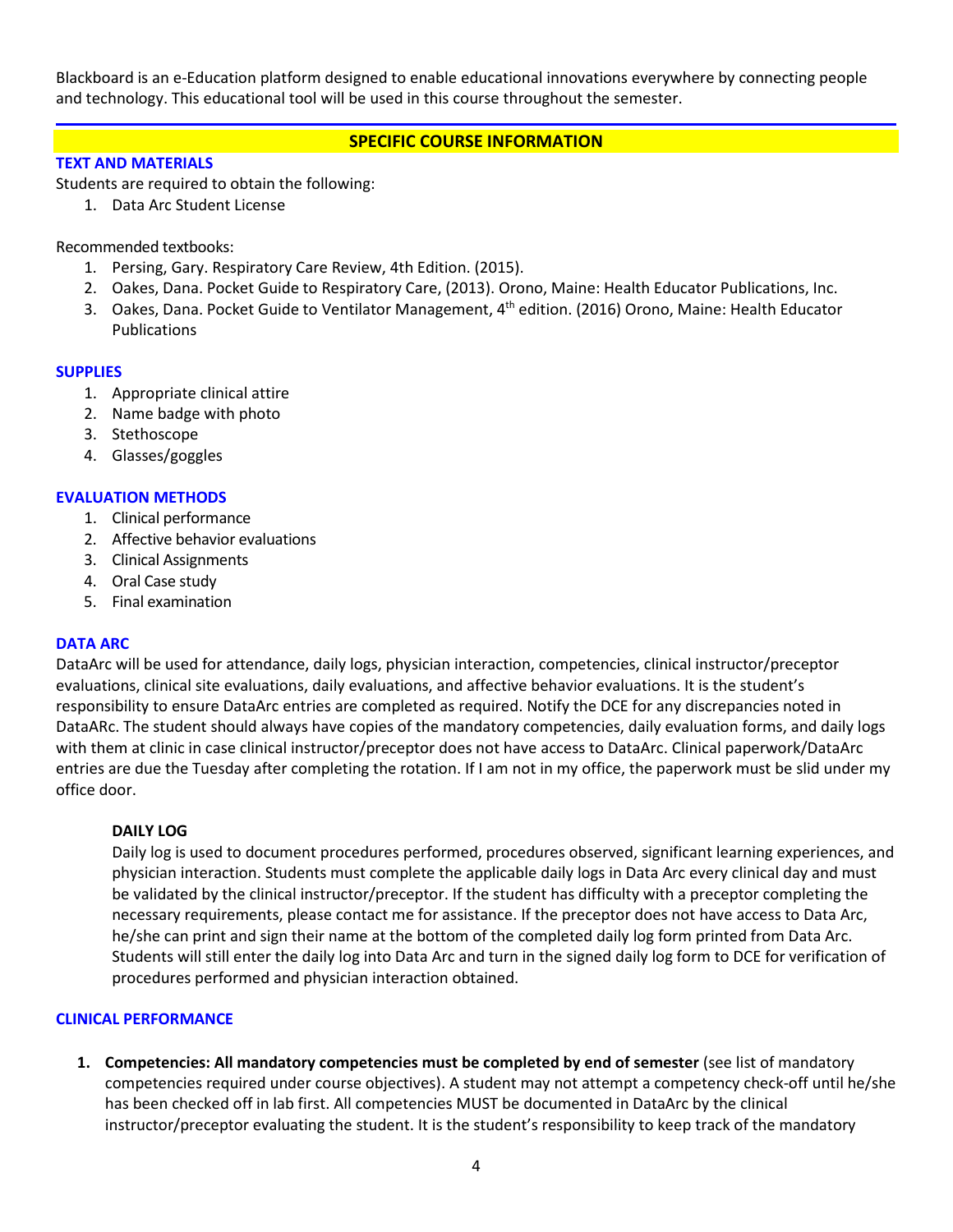competencies and completed competencies. Each student should make every effort to complete each mandatory competency. If the student is unable to attempt a mandatory competency, he/she must notify the DCE before the end of the semester. If the student does not notify the DCE prior to the end of the semester regarding the mandatory competency, he/she will receive a zero (0) for that competency. If a student has a preceptor/clinical instructor enter or sign off a competency that the student did not perform, this will be considered academic dishonesty and treated as such in the disciplinary process. The student is not considered proficient in a competency until a satisfactory rating has been achieved. The grades received on competencies will be averaged together and represent 10% of your clinical performance grade. The student will be evaluated as:

**-Satisfactory** (100%)- ready for clinical application with minimal supervision. Performed procedure accurately, or was able to correct performance without injury to the patient or decreasing effect of therapy being given.

**-Unsatisfactory performance** - not ready for clinical application. Requires remediation under one of the following categories:

- **Minor – Unsatisfactory (75%):** Needs to review fundamental concepts or requires re-evaluation of minor deficiency(s) (ex. forgets to wash hands during the **Follow-up** stage). Must be re-evaluated on this step not the whole procedure. Student may attempt these missed steps on the same clinical day.
- **Major – Unsatisfactory (50%):** Requires additional supervised clinical practice and complete reevaluation of the procedure
- Each competency attempt will be scored (as indicated above). Ex: If a student scores a 75% on the first attempt and then a 100% on second attempt, the score entered into the grade book is 87.5 for that particular competency.

If the student receives a major unsatisfactory rating, he/she may attempt the competency on another clinical day when he/she has reviewed the procedure and feels prepared. If the student does not successfully complete the competency after the 2<sup>nd</sup> attempt, he/she must schedule a conference with the DCE before attempting the competency again. Based on this information, a remedial plan will be developed by the DCE to include, but not limited to:

- Review of procedures
- Laboratory practice
- Supervised demonstration

Once the student has remediated to the satisfaction of the DCE, the student may then re-attempt the competency in clinic.

**2. Daily Evaluations**: Clinical evaluations are designed to advance or confirm the student's development of clinical skills, knowledge and behaviors. Students will be evaluated by the clinical instructor/preceptor at the end of **each**  clinical day (unless indicated otherwise) using the daily evaluation form in DataArc. **A daily evaluation is NOT required for Texas Tech Pulmonary Clinic and Pulmonary Rehab rotations.** If the student has difficulty with a preceptor completing the necessary requirements, please contact me for assistance. If a preceptor does not have access to Data Arc, he/she can complete the evaluation (paper copy of Data Arc daily evaluation form) on the student and print and sign their name. **Students will receive a zero for any missing daily evaluations.** These scores will be averaged from beginning of semester to end of semester. This will represent 10% of your clinical performance average. The grades are determined by:

> Average of 4.7-5.0 in all categories= 100% Average of 4.0-4.6 in all categories= 90% Average of 3.5-3.9 in all categories= 83%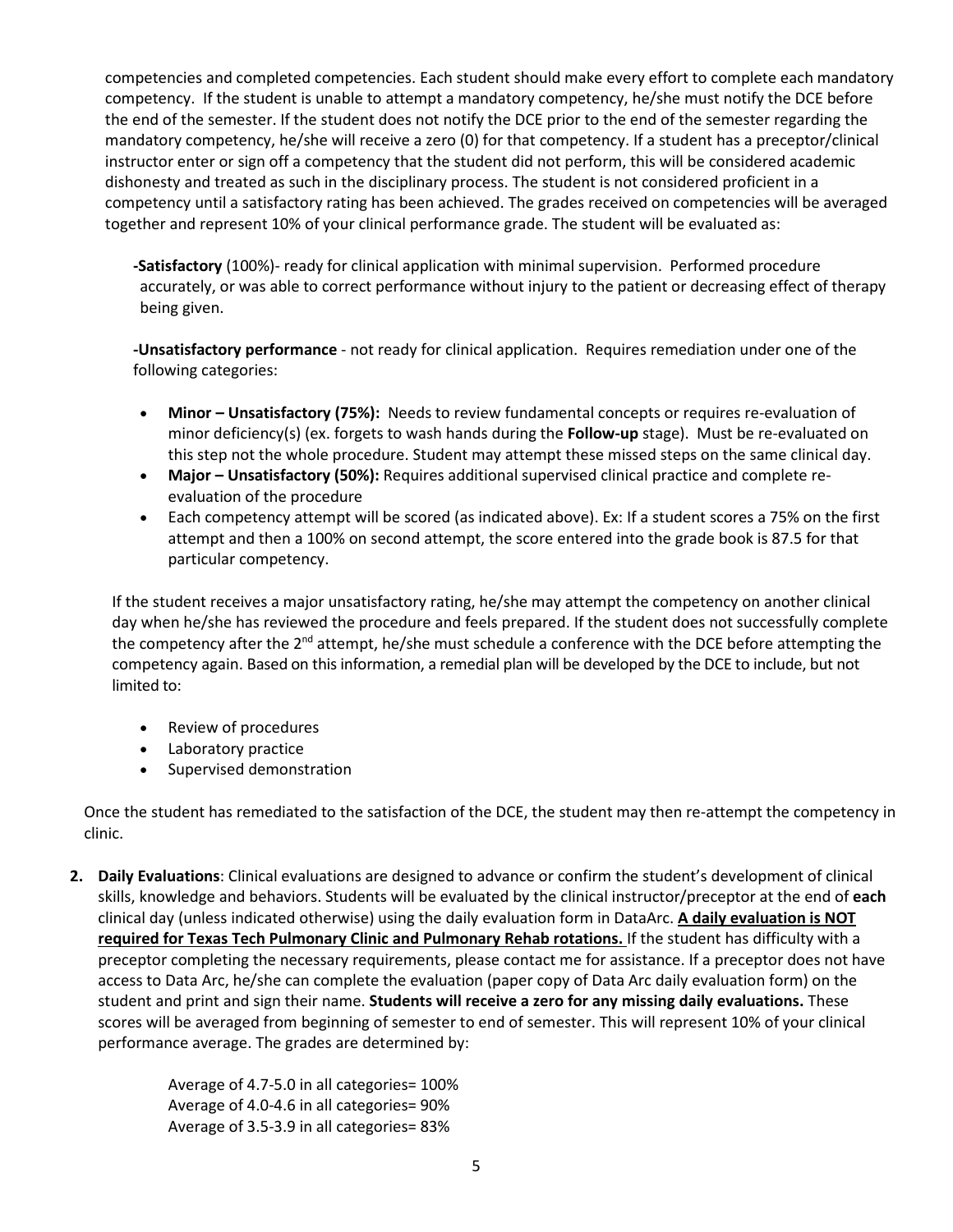Average of 3.0-3.4 in all categories= 75% Average of < 3.0 in all categories= 50%

# **If a student receives a score of less than a 3 on any portion of a daily evaluation, he/she must schedule a conference with the DCE to discuss areas of weakness.**

**3. Clinical site evaluations/Preceptor Evaluations**: At the end of each rotation, the student must evaluate the clinical instructor/preceptor that he/she spent the most time with using the clinical instructor/preceptor evaluation form in DataArc. If the preceptor is not listed in DataArc, the student will select the generic name (ex. University Center) and enter the name of the preceptor at the bottom of the evaluation form. **A clinical instructor/preceptor evaluation is not required for Texas Tech Pulmonary Clinic and Pulmonary Rehab rotations.**

The student will be required to complete one clinical site evaluation for each of the following clinical sites:

- 1. **Covenant Medical Center**
- 2. **University Medical Center**
- 3. **Covenant Children's Hospital**
- 4. **Texas Tech Pulmonary Clinic**
- 5. **Pulmonary Rehab**

The student must evaluate the above clinical sites using the clinical site evaluation form in DataArc. These evaluations should be completed in DataArc no later than 12/03/18.

If the student submits all clinical site evaluations and preceptor evaluations required by the due date, the student will receive a 100. Students will receive a zero for any missing preceptor and/or clinical site evaluations. This category represents 5% of your clinical performance average

**4. Physician Interaction:** Students should obtain **40** points during this semester. The grade guidelines are listed below. This grade represents 5% of your clinical performance average.

> 40 or more points=100% 30-39=88% 20-29=75%  $< 20 = 50%$

## **AFFECTIVE BEHAVIOR EVALUATIONS**

Each student will be evaluated by the DCE once during the semester using the DataArc Affective behavior evaluation form. The student will also be evaluated two other times from program faculty/clinical instructors. Conferences may be scheduled with the DCE to review the student's progress and standing. The student will receive 3 grades for affective behavior evaluations. The grades are determined by:

> Average of 4.7-5.0 in all categories= 100% Average of 4.0-4.6 in all categories= 90% Average of 3.5-3.9 in all categories= 83% Average of 3.0-3.4 in all categories= 75% Average of < 3.0 in all categories= 50%

**If the student receives a score of less than a 3 on any portion of a daily evaluation, he/she must schedule a conference with the DCE to discuss areas of weakness.**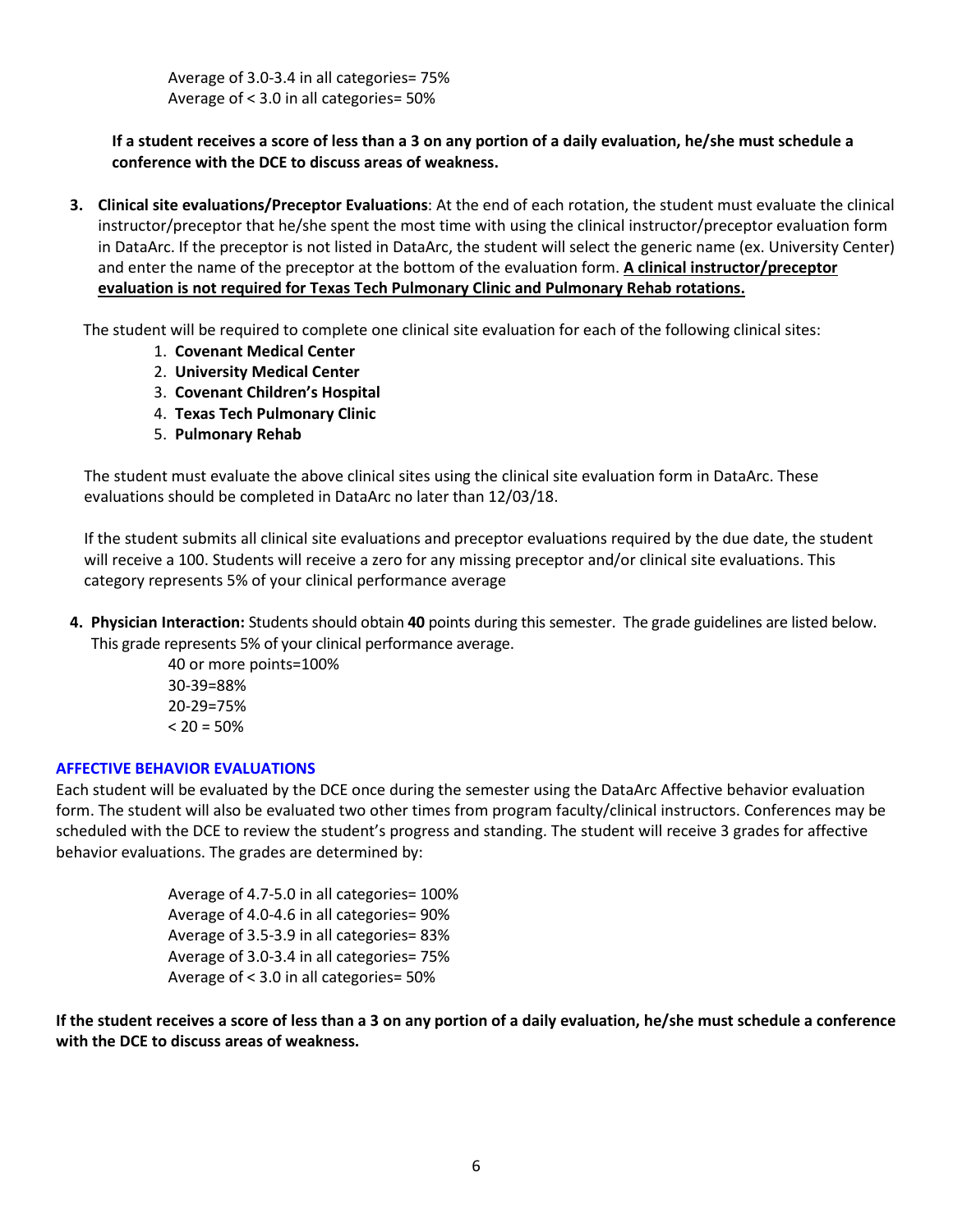#### **CLINICAL ASSIGNMENTS**

1. A total of **four patient assessments** (form will be posted on Blackboard) will be due this semester. One will be completed for each of the ICU rotations (**CMC SICU, CMC MICU, UMC MICU, UMC SICU**). Each assessment will be due the Tuesday after completing an ICU rotation.

**If I am not in my office when the clinical assignment is due, the student must slide the assignment under my office door. No credit will be given for late assignments.**

#### **CASE STUDY**

A case study is to be completed on a patient in the ICU setting. The patient selected must be approved by the DCE. A PowerPoint presentation of the case study will be presented to peers and instructors. It should be between 15-20 minutes. No make-up will be allowed. If student is absent on the day of presentation, he/she may email me their presentation on the day it is due. Points will be taken off for missing the oral presentation. If I do not receive the presentation on the due date, the student will receive a zero.

A detailed handout of the case study requirements will be posted on Blackboard.

#### **FINAL EXAMINATION**

The student's didactic knowledge of clinical competencies and procedures will be measured through a comprehensive final exam

#### **CLASS ATTENDANCE**

Students are expected to attend all classes in order to be successful in a course. The student may be administratively withdrawn from the course when absences become excessive as defined in the course syllabus.

When an unavoidable reason for class absence arises, such as illness, an official trip authorized by the college or an official activity, the instructor may permit the student to make up work missed. It is the student's responsibility to complete work missed within a reasonable period of time as determined by the instructor. Students are officially enrolled in all courses for which they pay tuition and fees at the time of registration. Should a student, for any reason, delay in reporting to a class after official enrollment, absences will be attributed to the student from the first class meeting.

Students who enroll in a course but have "Never Attended" by the official census date, as reported by the faculty member, will be administratively dropped by the Office of Admissions and Records. A student who does not meet the attendance requirements of a class as stated in the course syllabus and does not officially withdraw from that course by the official census date of the semester, may be administratively withdrawn from that course and receive a grade of "X" or "F" as determined by the instructor. Instructors are responsible for clearly stating their administrative drop policy in the course syllabus, and it is the student's responsibility to be aware of that policy.

It is the student's responsibility to verify administrative drops for excessive absences through MySPC using his or her student online account. If it is determined that a student is awarded financial aid for a class or classes in which the student never attended or participated, the financial aid award will be adjusted in accordance with the classes in which the student did attend/participate and the student will owe any balance resulting from the adjustment.

# **ATTENDANCE POLICY**

Data Arc is used for tracking attendance. Each student is responsible for clocking themselves in/out. Students may clock in/out of Data Arc using their cell phone once at the assigned clinical facility. No other student is to sign another student in/out. Falsifying Data Arc information will be considered academic dishonesty and treated as such in the disciplinary process. Students are allowed 3 missed clock in/out occurrences for the semester. Students must notify the DCE as soon as possible if he/she failed to clock in/out. After 3 occurrences, **1 point will be deducted per occurrence from the student's final grade for RSPT 2266.**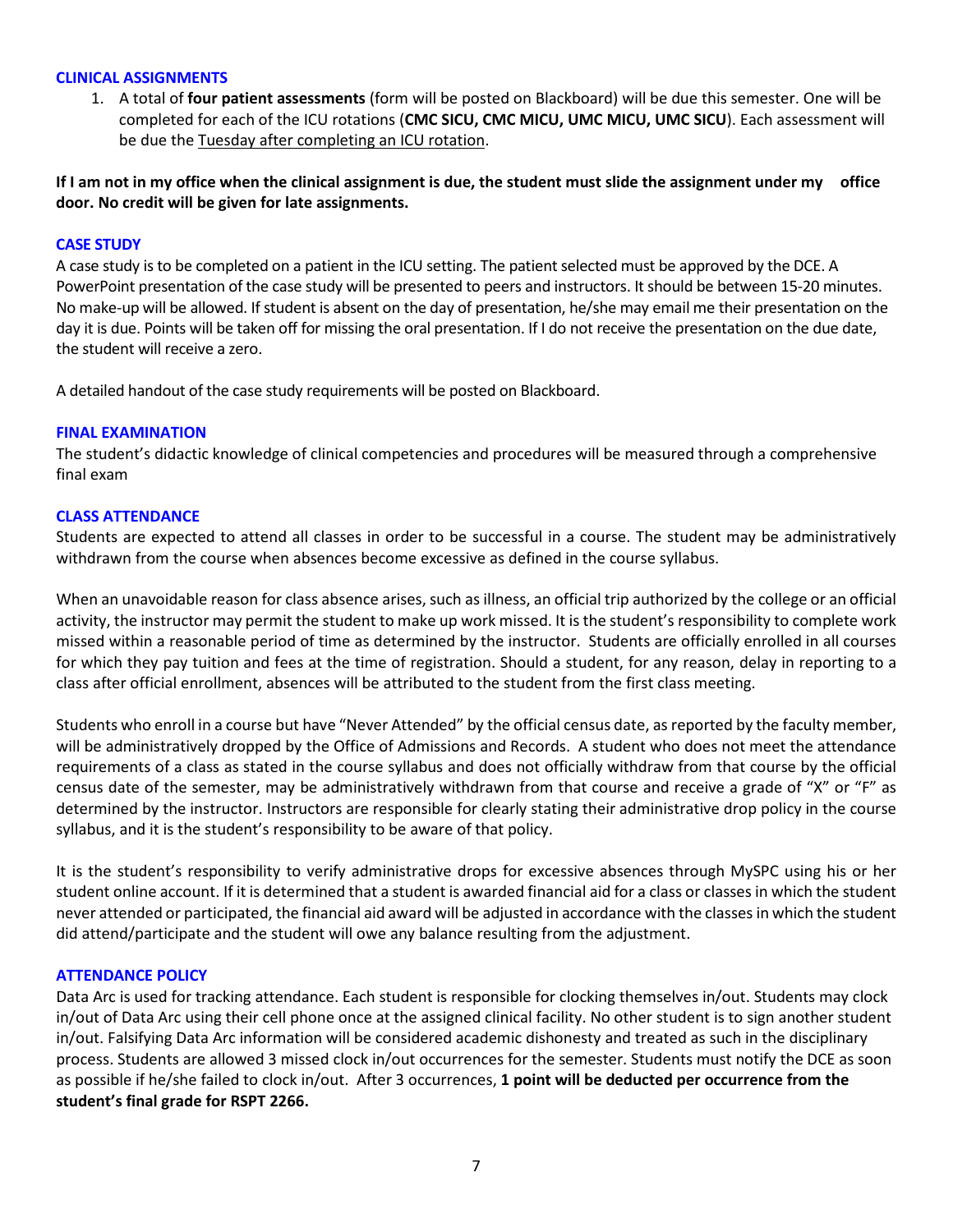Students may miss a total of twenty four (24) hours of clinic without affecting their final grade. The student must document the sick day in DataArc. **Any other absence(s) (ex. Sick day, leaving clinic early) over the allotted twenty four (24) hours will result in a 5 point deduction per occurrence from the student's final grade for RSPT 2266.** If a student will be absent for a clinic, he/she must contact the shift supervisor at their assigned clinical facility 30 minutes prior to their scheduled clinical report time. Please refer to the Phone List handout for appropriate contact numbers for each clinical facility. He/she must also leave a message on the DCE's office telephone (806-716-4624) at least 25 minutes prior to their scheduled clinical report time. **Failure to contact the DCE and/or shift supervisor as indicated above will result in a no call/no show. There will be a 10 point deduction for each no call/no show occurrence from the student's final grade for RSPT 2266**. Clinical absences cannot be made up.

It is important for students to arrive at clinical facilities on time. A student will be considered tardy if they arrive 10 minutes after the assigned clinical report time. The student should call the shift supervisor at their assigned clinical facility if he/she will be tardy. Students are allowed two tardies for the semester**. Each tardy, after the allowed two, will result in an eight (8) hour absence.** 

If a student must leave the clinical facility during clinical hours, he/she must contact DCE first. When permission is granted, the DCE will then notify the shift supervisor at the clinical facility. A student may not leave clinic more than 15 minutes early without consent of the DCE. If a student leaves their assigned clinical facility greater than 15 minutes early without consent of the DCE, 2 points will be deducted from their final grade for RSPT 2266 and may result in disciplinary action.

# **GRADING POLICY**

Grades in this course will be determined using the following criteria:

| <b>Clinical Performance</b>           | 25% |
|---------------------------------------|-----|
| <b>Clinical Assignments</b>           | 10% |
| Case Study                            | 20% |
| <b>Affective Behavior Evaluations</b> | 15% |
| <b>Final Examination</b>              | 30% |
|                                       |     |

|      | $A = 90 - 100$ |
|------|----------------|
|      | $B = 80 - 89$  |
|      | $C = 75 - 79$  |
| D=   | 65-74          |
| F= l | 74 >           |

**In order to successfully complete this course, the student must receive a 'C' (75%) or better.**

## **CONFERENCES**

If at any time a student is not satisfied with their overall performance, he/she is encouraged to schedule an appointment with me. Please refer to Respiratory Care Student Handbook for more details regarding remediation/tutoring.

## **COMMUNICATION POLICY**

Electronic communication between instructor and students in this course will utilize the South Plains College "My SPC" and email systems. Instructor will not initiate communication using private email accounts. Students are encouraged to check SPC email on a regular basis.

The Respiratory Care Program has a Facebook page at <https://www.facebook.com/SouthPlainsCollegeRespiratoryCare> . In addition to the South Plains College website, this Facebook page will be used to keep students up-to-date on program activities, weather delays, South Plains College announcements and will help with program recruitment. "Liking" the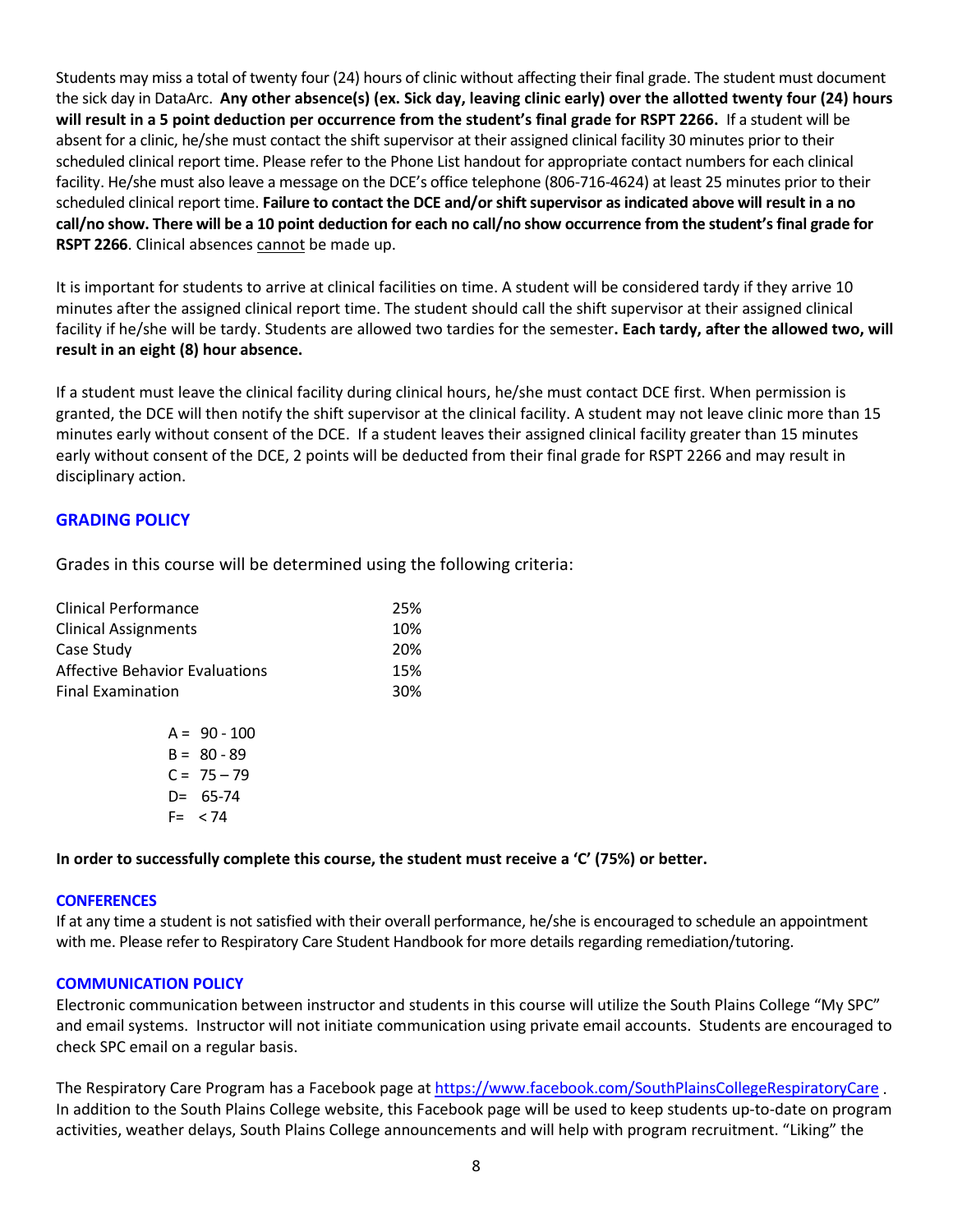Respiratory Care Program Facebook page is not mandatory, nor is personal Facebook accounts, in order to access this page.

If necessary, students may contact me on my personal cell phone between the hours 8:00 am-7:30 pm M-F. On the weekends/holidays, please do not contact me before 10:00 am and after 6:00 pm. If you need to reach me after the hours listed, please send an email to my SPC email. If you will be absent from clinic, do not contact me on my personal cell phone.

#### **STUDENT CONDUCT**

Students in this class are expected to abide by the standards of student conduct as defined in the SPC Student Guide. The SPC Student Guide is located under the online publications link at [www.southplainscollege.edu.](http://www.southplainscollege.edu/)

#### **SPECIAL REQUIREMENTS**

**Cell Phones** – Students may carry their cell phone with them during clinic. The cell phone must be on vibrate. At times, the preceptor/clinical instructor/DCE may need to reach a student on his/her cell phone. Also, the student may need to reach the clinical instructor/preceptor/DCE via cell phone. The student may clock in/out of Data Arc using his/her cell phone. Please refer to the attendance section for more detail regarding clocking in/out of Data Arc with cell phone. If the clinical instructor/preceptor feels the student is not using his/her cell phone as indicated above, the DCE will be notified.

#### **COURSE OUTLINE**

## **Course Calendar**

RSPT 2266 clinical calendar

#### **ACCOMMODATIONS**

#### **DIVERSITY STATEMENT**

In this class, the teacher will establish and support an environment that values and nurtures individual and group differences and encourages engagement and interaction. Understanding and respecting multiple experiences and perspectives will serve to challenge and stimulate all of us to learn about others, about the larger world and about ourselves. By promoting diversity and intellectual exchange, we will not only mirror society as it is, but also model society as it should and can be.

#### **DISABILITIES STATEMENT**

Students with disabilities, including but not limited to physical, psychiatric, or learning disabilities, who wish to request accommodations in this class should notify the Disability Services Office early in the semester so that the appropriate arrangements may be made. In accordance with federal law, a student requesting accommodations must provide acceptable documentation of his/her disability to the Disability Services Office. For more information, call or visit the Disability Services Office at Levelland (Student Health & Wellness Office) 809-716-2577, Reese Center Building 8, 806-716-4675, or Plainview Center (Main Office) 806-716-4302 or 806-296-9611.

#### **PREGNANCY ACCOMMODATIONS STATEMENT**

If you are pregnant, or have given birth within six months, Under Title IX you have a right to reasonable accommodations to help continue your education. To activate accommodations you must submit a Title IX pregnancy accommodations request, along with specific medical documentation, to the Director of Health and Wellness. Once approved, notification will be sent to the student and instructors. It is the student's responsibility to work with the instructor to arrange accommodations. Contact Chris Straface, Director of Health and Wellness at 806-716-2362 or email [cstraface@southplainscollege.edu](mailto:cstraface@southplainscollege.edu) for assistance.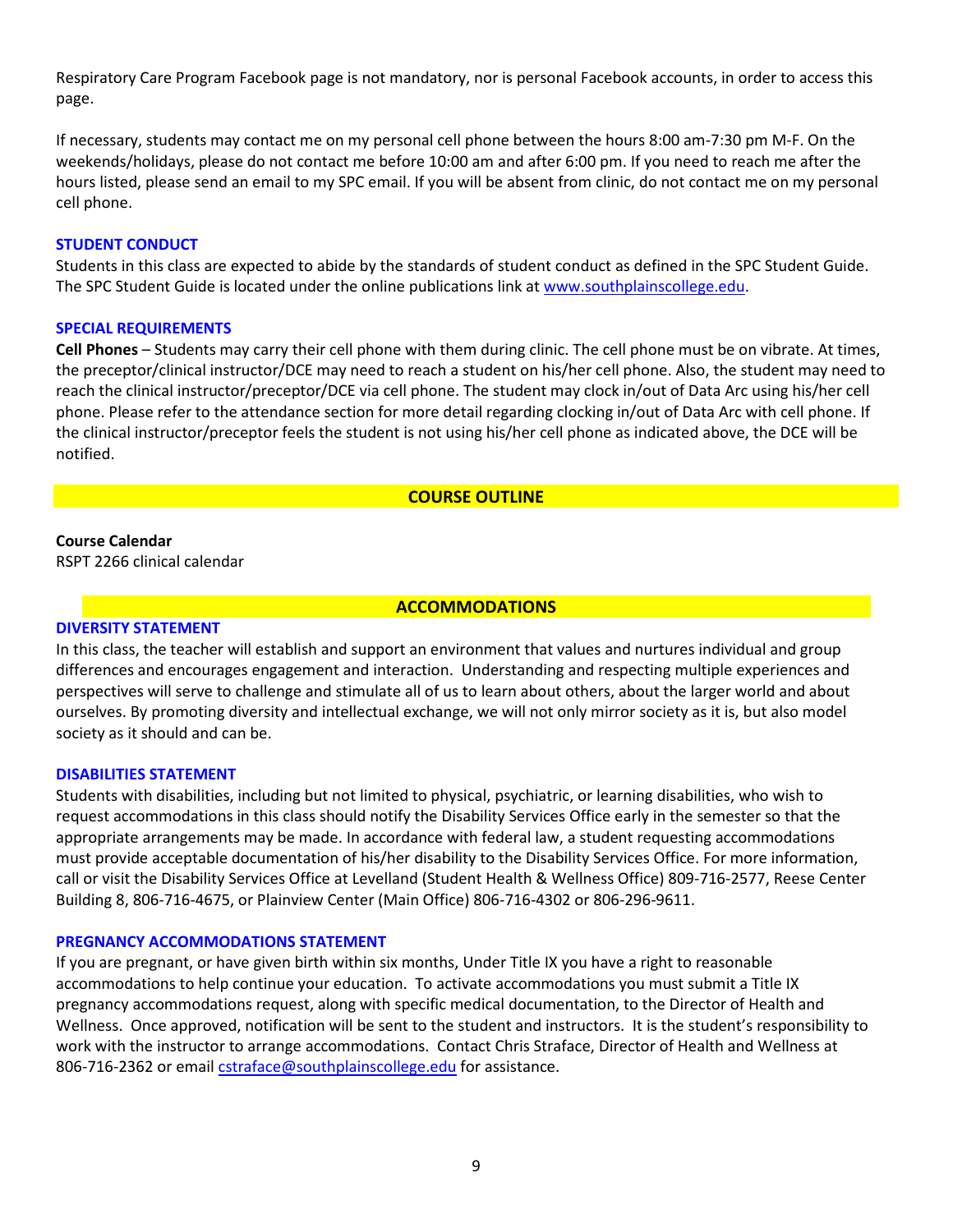# **FOUNDATION SKILLS**

## **BASIC SKILLS–Reads, Writes, Performs Arithmetic and Mathematical Operations, Listens and Speaks**

F-1 Reading–locates, understands, and interprets written information in prose and in documents such as manuals, graphs, and schedules.

F-2 Writing–communicates thoughts, ideas, information and messages in writing and creates documents such as letters, directions, manuals, reports, graphs, and flow charts.

F-3 Arithmetic–performs basic computations; uses basic numerical concepts such as whole numbers, etc.

F-4 Mathematics–approaches practical problems by choosing appropriately from a variety of mathematical techniques.

F-5 Listening–receives, attends to, interprets, and responds to verbal messages and other cues.

F-6 Speaking–organizes ideas and communicates orally.

# **THINKING SKILLS–Thinks Creatively, Makes Decisions, Solves Problems, Visualizes and Knows How to Learn and Reason**

F-7 Creative Thinking–generates new ideas.

F-8 Decision-Making–specifies goals and constraints, generates alternatives, considers risks, evaluates and chooses best alternative.

F-9 Problem Solving–recognizes problems, devises and implements plan of action.

F-10 Seeing Things in the Mind's Eye–organizes and processes symbols, pictures, graphs, objects, and other information.

F-11 Knowing How to Learn–uses efficient learning techniques to acquire and apply new knowledge and skills.

F-12 Reasoning–discovers a rule or principle underlying the relationship between two or more objects and applies it when solving a problem.

# **PERSONAL QUALITIES–Displays Responsibility, Self-Esteem, Sociability, Self-Management, Integrity and Honesty**

F-13 Responsibility–exerts a high level of effort and perseveres towards goal attainment.

F-14 Self-Esteem–believes in own self-worth and maintains a positive view of self.

F-15 Sociability–demonstrates understanding, friendliness, adaptability, empathy and politeness in group settings.

F-16 Self-Management–assesses self accurately, sets personal goals, monitors progress and exhibits self-control. F-17 Integrity/Honesty–chooses ethical courses of action.

## **SCANS COMPETENCIES**

C-1 **TIME** - Selects goal - relevant activities, ranks them, allocates time, prepares and follows schedules. C-2 **MONEY** - Uses or prepares budgets, makes forecasts, keeps records and makes adjustments to meet

objectives.

C-3 **MATERIALS AND FACILITIES** - Acquires, stores, allocates, and uses materials or space efficiently.

C-4 **HUMAN RESOURCES** - Assesses skills and distributes work accordingly, evaluates performances and provides feedback.

# **INFORMATION - Acquires and Uses Information**

C-5 Acquires and evaluates information.

C-6 Organizes and maintains information.

C-7 Interprets and communicates information.

C-8 Uses computers to process information.

## **INTERPERSONAL–Works With Others**

C-9 Participates as member of a team and contributes to group effort.

C-10 Teaches others new skills.

C-11 Serves Clients/Customers–works to satisfy customer's expectations.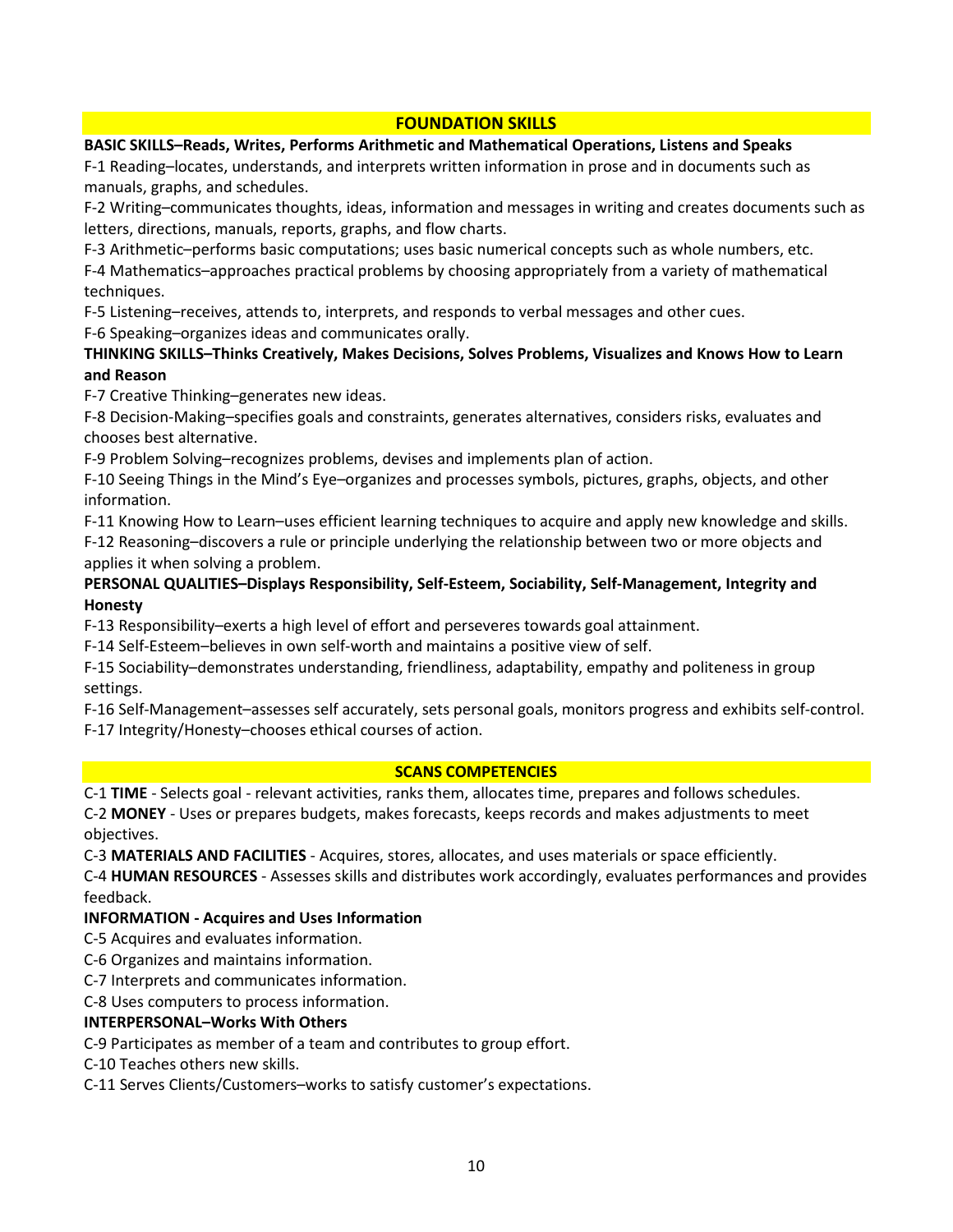C-12 Exercises Leadership–communicates ideas to justify position, persuades and convinces others, responsibly challenges existing procedures and policies.

C-13 Negotiates-works toward agreements involving exchanges of resources; resolves divergent interests.

C-14 Works With Diversity–works well with men and women from diverse backgrounds.

# **SYSTEMS–Understands Complex Interrelationships**

C-15 Understands Systems–knows how social, organizational, and technological systems work and operates effectively with them.

C-16 Monitors and Corrects Performance–distinguishes trends, predicts impacts on system operations, diagnoses systems performance and corrects malfunctions.

C-17 Improves or Designs Systems–suggests modifications to existing systems and develops new or alternative systems to improve performance.

# **TECHNOLOGY–Works with a Variety of Technologies**

C-18 Selects Technology–chooses procedures, tools, or equipment, including computers and related technologies.

C-19 Applies Technology to Task–understands overall intent and proper procedures for setup and operation of equipment.

C-20 Maintains and Troubleshoots Equipment–prevents, identifies, or solves problems with equipment, including computers and other technologies.